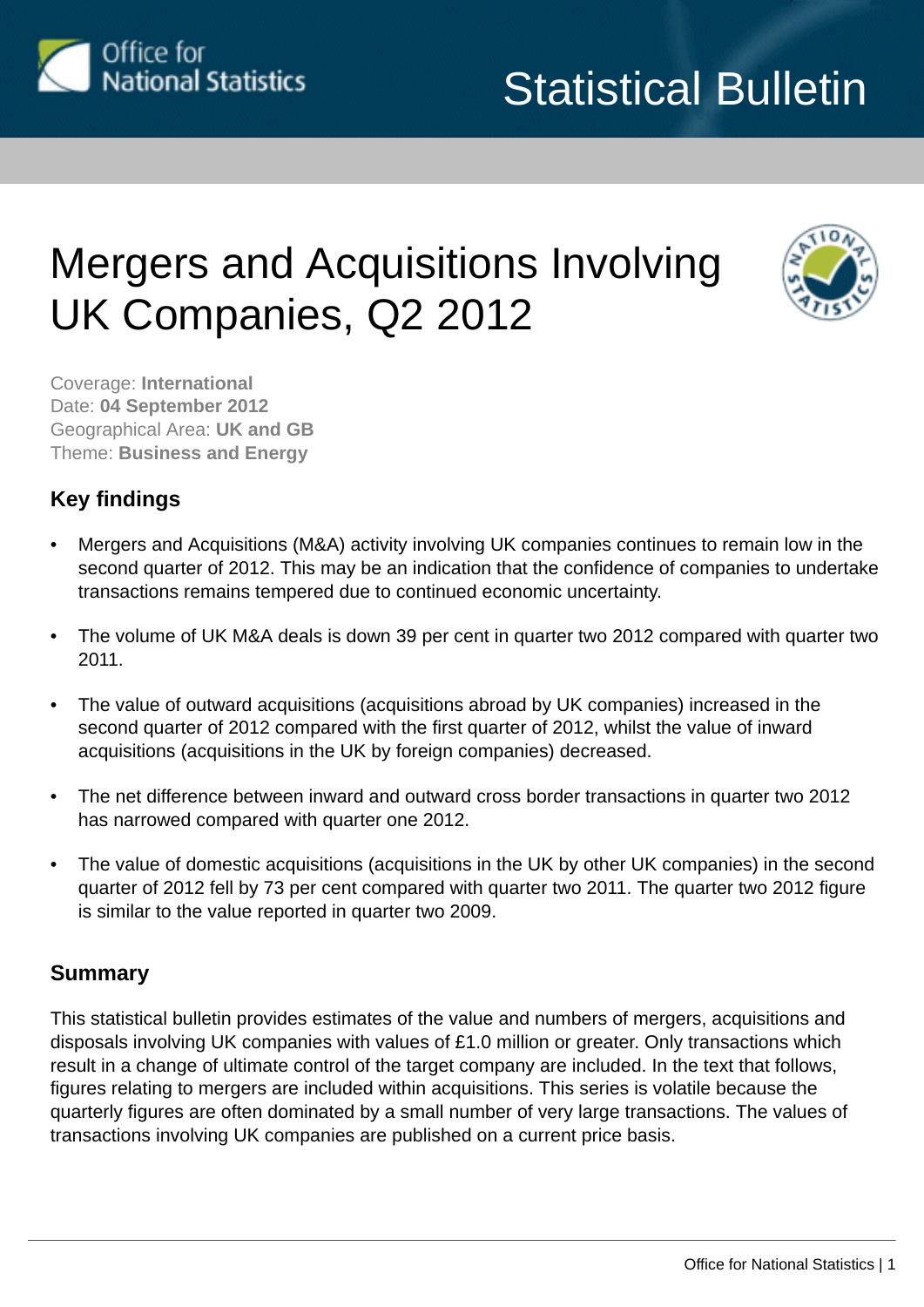# **Figure 1: Value of Acquisitions involving UK Companies**

Quarter Two 2010 - Quarter Two 2012



Source: Mergers & Acquisitions, Investment in Foreign Companies by UK Companies, Investment in UK Companies by Foreign Companies, Investment in UK Companies by Other UK Companies, Deferred Payment Investment/Disinvestment in Foreign Companies by UK Companies, Deferred Payment Investment/Disinvestment in UK Companies by Foreign Companies, Deferred Payment Invested in UK Companies by other UK Companies - Office for National Statistics

# **Download chart**

**XLS** [XLS format](http://www.ons.gov.uk:80/ons/rel/international-transactions/mergers-and-acquisitions-involving-uk-companies/q2-2012/chd-qtrly-acqu-time-series.xls) (32.5 Kb)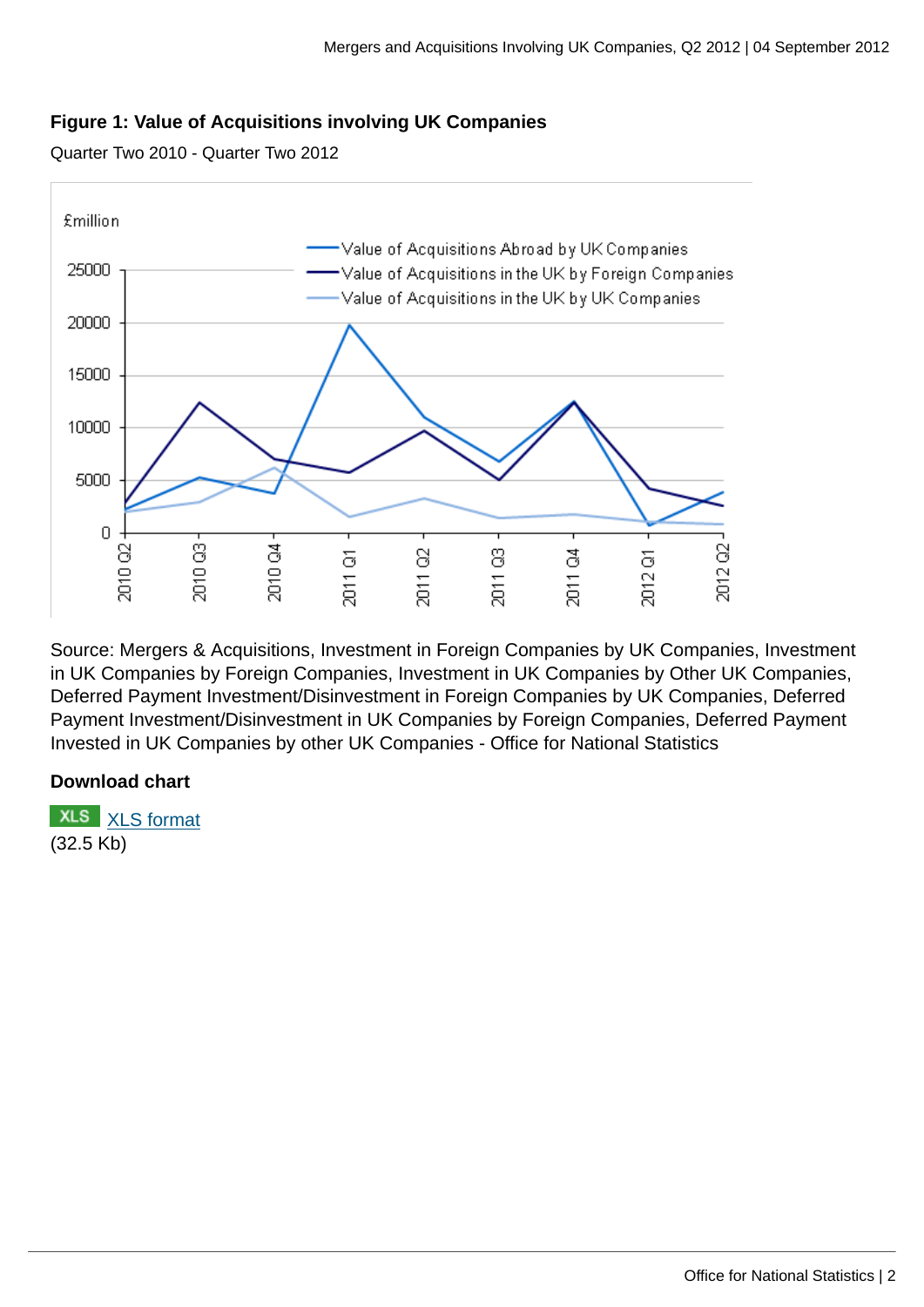## **Table A: Number and Value of Mergers and Acquisitions involving UK Companies**

|         |                                                               |              |                                                                       |              |               | Values in £ billion                                                    |  |
|---------|---------------------------------------------------------------|--------------|-----------------------------------------------------------------------|--------------|---------------|------------------------------------------------------------------------|--|
|         | <b>Acquisitions</b><br>abroad by UK<br>companies <sup>1</sup> |              | <b>Acquisitions in</b><br>the UK by foreign<br>comparies <sup>1</sup> |              |               | <b>Acquisitions in the</b><br>UK by other UK<br>companies <sup>1</sup> |  |
|         | <b>Number</b>                                                 | <b>Value</b> | <b>Number</b>                                                         | <b>Value</b> | <b>Number</b> | <b>Value</b>                                                           |  |
| 2010    | 199                                                           | 12.4         | 212                                                                   | 36.6         | 325           | 12.6                                                                   |  |
| 2011    | 286                                                           | 50.2         | 237                                                                   | 33.0         | 373           | 8.1                                                                    |  |
| 2010 Q2 | 49                                                            | 2.3          | 48                                                                    | 2.8          | 95            | 2.0                                                                    |  |
| 2010 Q3 | 54                                                            | 5.3          | 59                                                                    | 12.4         | 80            | 2.9                                                                    |  |
| 2010 Q4 | 66                                                            | 3.8          | 51                                                                    | 7.0          | 83            | 6.3                                                                    |  |
| 2011 Q1 | 70                                                            | 19.8         | 54                                                                    | 5.8          | 76            | 1.5                                                                    |  |
| 2011 Q2 | 75                                                            | 11.0         | 68                                                                    | 9.7          | 94            | 3.3                                                                    |  |
| 2011 Q3 | 77                                                            | 6.8          | 68                                                                    | 5.1          | 97            | 1.5                                                                    |  |

2011 Q4 64 12.6 47 12.4 106 1.8

2012 Q1r 25 0.8 48 4.3 62 1.1

2012 Q2p 36 3.9 42 2.6 71 0.9

**Table source:** Office for National Statistics

#### **Table notes:**

1. See background notes 4, 5 and 6

r=revised, p=provisional

#### **Download table**

**XLS** [XLS format](http://www.ons.gov.uk:80/ons/rel/international-transactions/mergers-and-acquisitions-involving-uk-companies/q2-2012/prt-ma-summary.xls)

(31.5 Kb)

Overall, the level of M&A activity involving UK companies remains low. Whilst there has been a quarterly increase in transactions abroad by UK companies, this follows an unexpectedly low quarter one 2012 figure of £0.8 billion. On a year-on-year basis, outward, inward and domestic acquisitions have all decreased in value.

The overall downturn in outward and domestic acquisitions reflects the inability or reluctance of UK companies to engage in M&A and although inward acquisitions have fallen, this may be a result of global and domestic economic frailty rather than the UK lacking characteristics conducive to M&A.

The independent [Office for Budget Responsibility \(OBR\)](http://www.ons.gov.uk:80/ons/external-links/other-government-departments/obr/obr-forecasts.html) cut its forecast for UK business investment in 2012 to an increase of 0.7 per cent, down from 7.7 per cent last November. This may be a result of cautious market sentiment, for example, as reported in the [Deloitte Chief Financial Officer](http://www.ons.gov.uk:80/ons/external-links/other/deloitte-cfo-survey.html)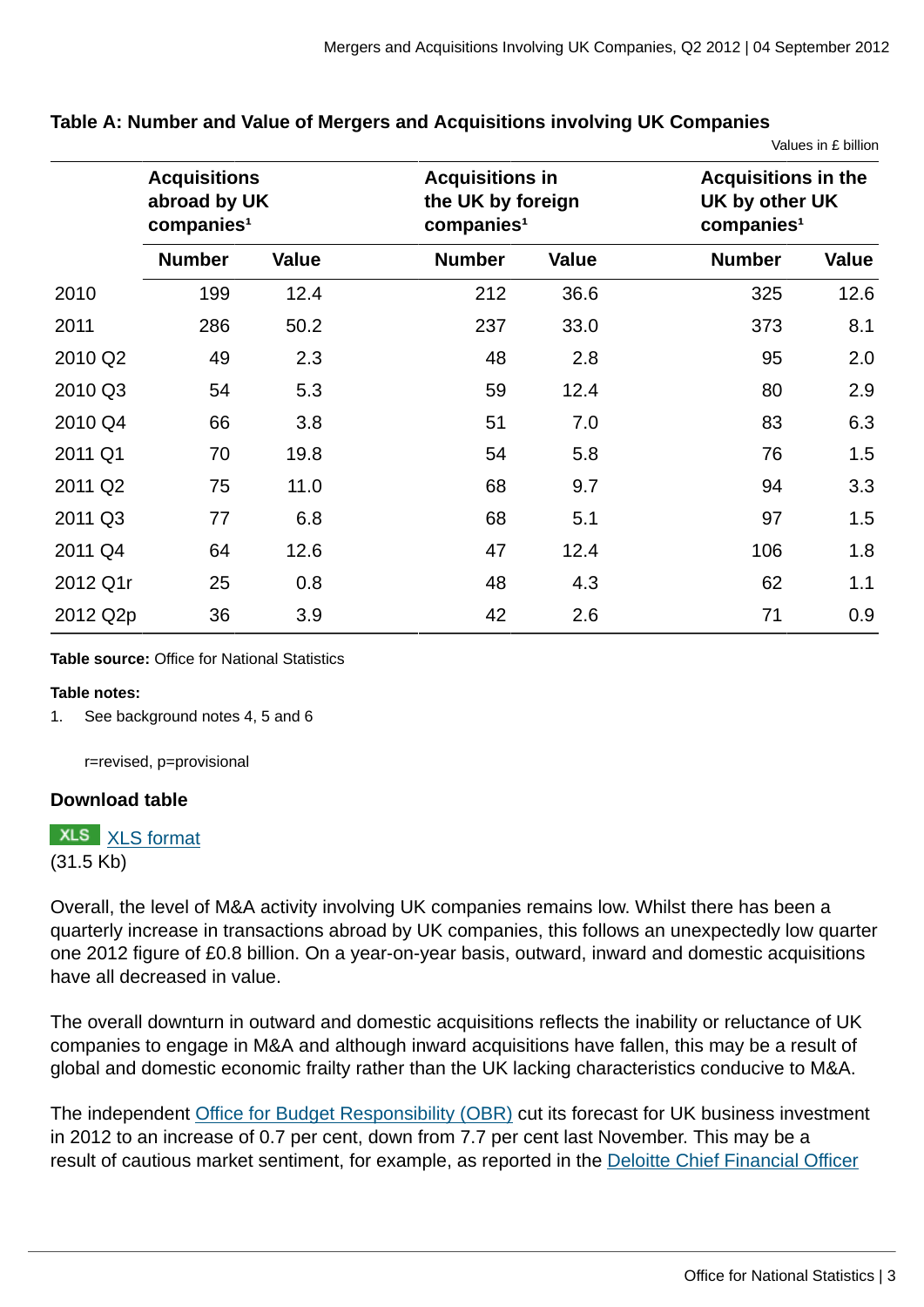[\(CFO\) Survey](http://www.ons.gov.uk:80/ons/external-links/other/deloitte-cfo-survey.html) for quarter two 2012, which highlighted that companies were focusing on defensive strategies involving cost cutting rather than undertaking M&A or raising capital spending.

It is understood that the build up to the London 2012 Olympics may have delayed the completion of deals or even hampered their initiation as companies may have been taking precautionary measures to mitigate the absence of workers. Furthermore, the extended bank holiday around the Diamond Jubilee celebrations may have also been a contributory factor during this quarter.

# **Transactions abroad by UK companies**

This section illustrates the value and number of acquisitions and disposals abroad by UK companies over the last five years.

# **Value of Transactions [\(Table 1\) \(258 Kb Excel sheet\)](http://www.ons.gov.uk:80/ons/rel/international-transactions/mergers-and-acquisitions-involving-uk-companies/q2-2012/rft-tables-1-10.xls)**

# **Figure 2: Value of Acquisitions Abroad by UK Companies**

£ million 30000 25000 20000 15000 10000 5000 0 គមខេមទេមទេមទេមទេមទេម<br>ខ្លួខខេមទេខទេមទេមទេមទេ<br>ដូនី ខ្លួនី ខ្លួនី ខ្លួនី មន្ត្រី ខ្លួនី ខ្លួន ತೆ ಕರ 8 ğņ ğ,

Quarter Three 2007 - Quarter Two 2012

Source: Mergers & Acquisitions, Deferred Payment Investment/Disinvestment in Foreign Companies by UK Companies, Investment in Foreign Companies by UK Companies - Office for National **Statistics** 

# **Download chart**

**XLS** [XLS format](http://www.ons.gov.uk:80/ons/rel/international-transactions/mergers-and-acquisitions-involving-uk-companies/q2-2012/chd-outward-values.xls) (32 Kb)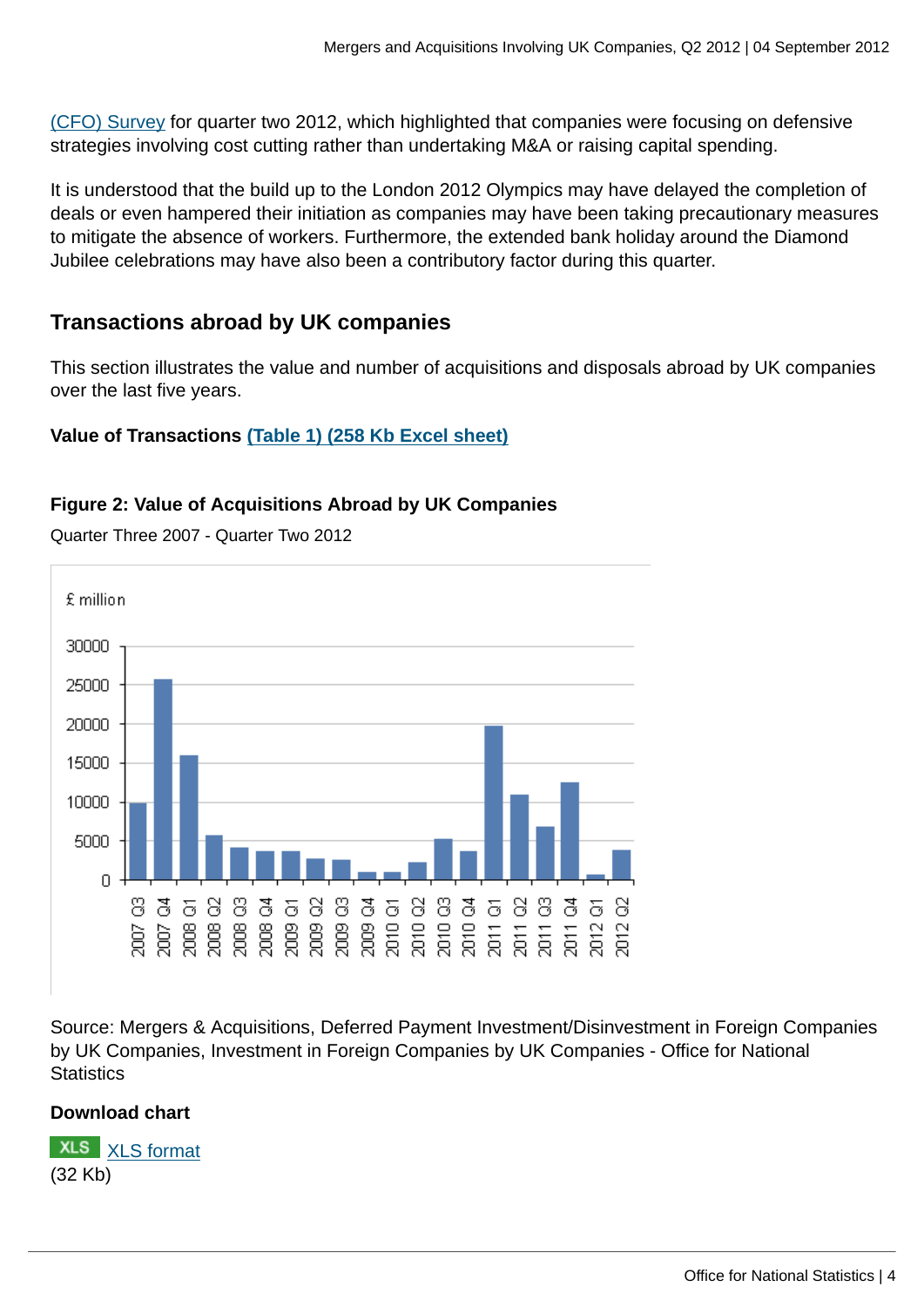The value of outward acquisitions abroad by UK companies increased from £0.8 billion in quarter one 2012 to £3.9 billion in quarter two 2012 (Figure 2). However, this increase may not necessarily indicate a large boost in outward acquisition activity as the value of £0.8 billion reported last quarter was very low.

The most significant transactions contributing to the quarter two 2012 value were the acquisition of Ardea Biosciences Inc of the USA by Astra Zeneca Plc and the acquisition of Shubarkol Komir JSC of Kazakhstan by ENRC Plc.

When making year-on-year comparisons, the value of transactions from quarter two 2011 to quarter two 2012 fell by 64 per cent, highlighting a decline in outward M&A activity.

# **Number of Transactions [\(Table 1\) \(258 Kb Excel sheet\)](http://www.ons.gov.uk:80/ons/rel/international-transactions/mergers-and-acquisitions-involving-uk-companies/q2-2012/rft-tables-1-10.xls)**

# **Figure 3: Number of Acquisitions Abroad by UK Companies**



Quarter Three 2007 - Quarter Two 2012

1 At quarter one 2010 the deal identification threshold was raised from £0.1 million to £1.0 million. There is therefore a discontinuity in the number of transactions reported, as shown in the graph above.

Source: Mergers & Acquisitions, Deferred Payment Investment/Disinvestment in Foreign Companies by UK Companies, Investment in Foreign Companies by UK Companies - Office for National **Statistics** 

# **Download chart**

**XLS** [XLS format](http://www.ons.gov.uk:80/ons/rel/international-transactions/mergers-and-acquisitions-involving-uk-companies/q2-2012/chd-outward-numbers.xls) (32.5 Kb)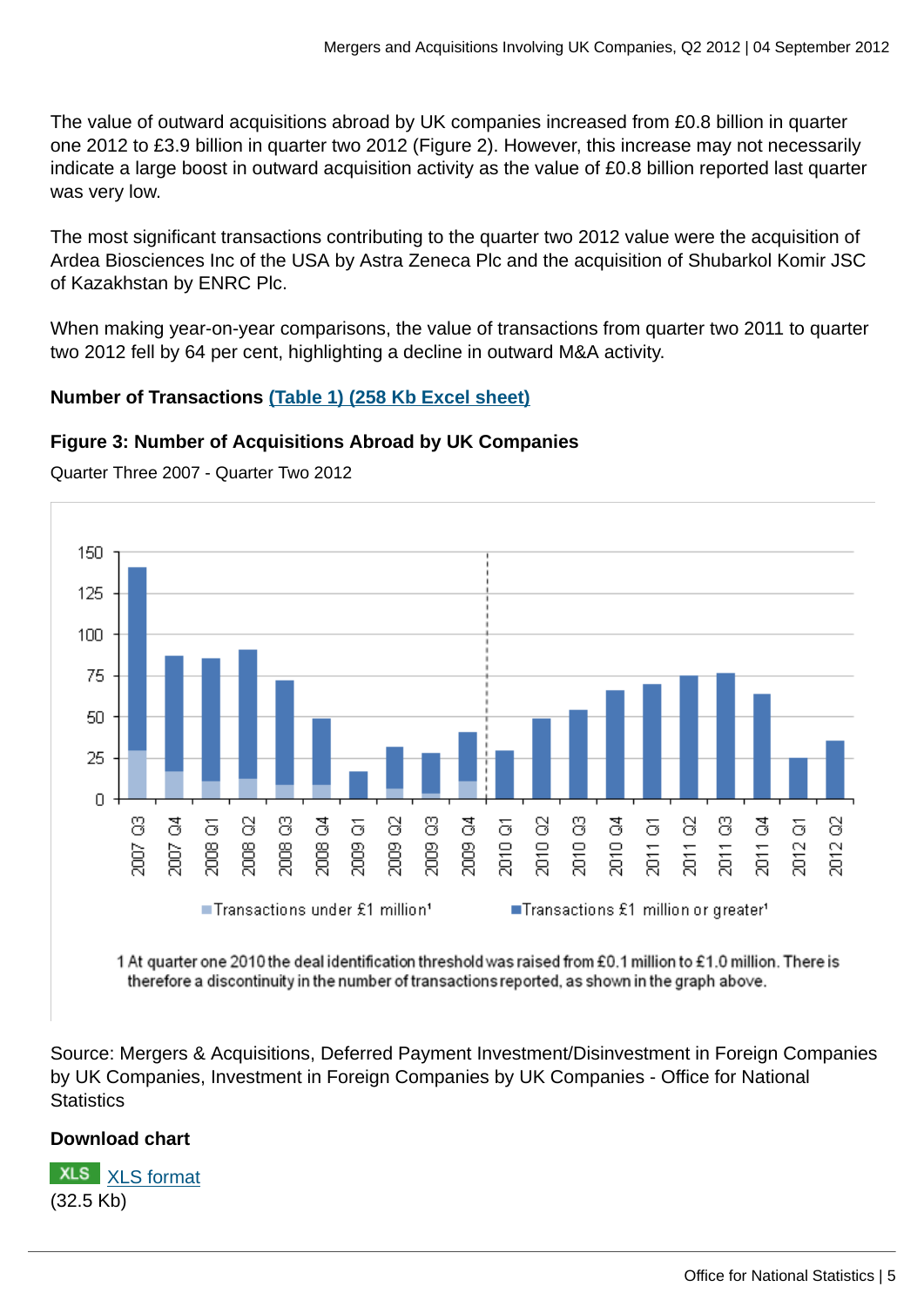There has been an increase in the number of acquisitions abroad by UK companies between the first two quarters of 2012. There were 25 acquisitions of foreign companies by UK companies in quarter one 2012, compared with 36 in quarter two 2012, a 44 per cent increase (Figure 3).

Year-on-year comparisons reveal that the number of transactions has fallen approximately 50 per cent, down from 75 deals to 36.

# **Value and Number of Disposals Abroad by UK Companies**

The value of disposals abroad by UK companies decreased in quarter two 2012, although the number of disposals increased. There were eight disposals in quarter one 2012 with a value of £2.1 billion, compared with 12 disposals reported in quarter two 2012 with a value of £1.6 billion, a decrease of 26 per cent.

The most significant transactions in quarter two 2012 were the disposal of BP Canada Energy Company of Canada, by BP PLC for a reported value of £1.1 billion and the disposal of Lisbon Star Management Limited of the British Virgin Islands by BG Group Plc for a reported value of £0.2 billion. Both transactions accounted for approximately 67 per cent and 15 per cent respectively of the total value of disposals.

# **Transactions in the UK by foreign companies**

This section illustrates the value and number of acquisitions and disposals in the UK by foreign companies over the last five years.

# **Value of Transactions [\(Table 1\) \(258 Kb Excel sheet\)](http://www.ons.gov.uk:80/ons/rel/international-transactions/mergers-and-acquisitions-involving-uk-companies/q2-2012/rft-tables-1-10.xls)**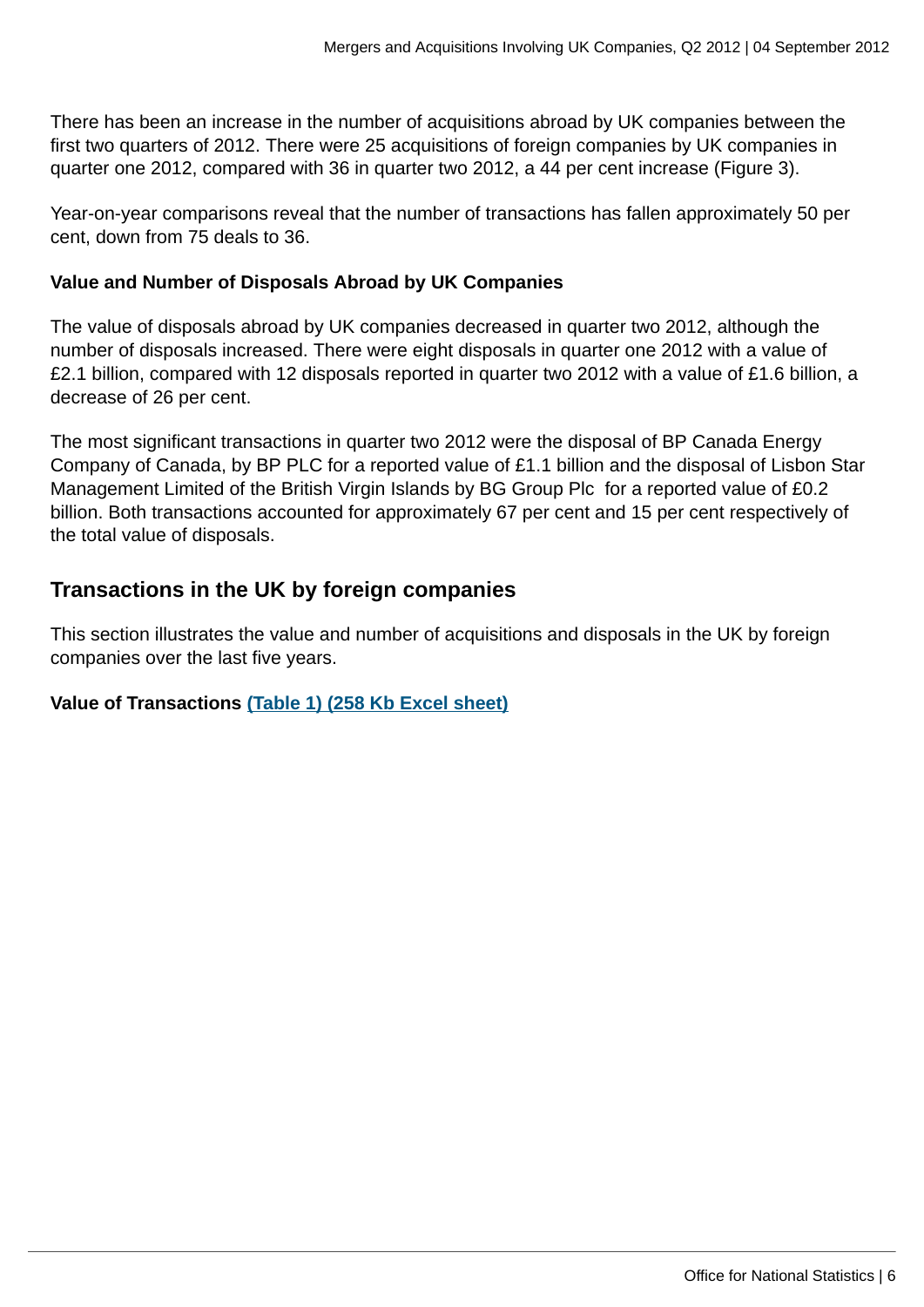# **Figure 4: Value of Acquisitions in the UK by Foreign Companies**

Quarter Three 2007 - Quarter Two 2012



Source: Mergers & Acquisitions, Deferred Payment Investment/Disinvestment in UK Companies by Foreign Companies, Investment in UK Companies by Foreign Companies - Office for National **Statistics** 

# **Download chart**

**XLS** [XLS format](http://www.ons.gov.uk:80/ons/rel/international-transactions/mergers-and-acquisitions-involving-uk-companies/q2-2012/chd-inward-values.xls) (32 Kb)

The value of acquisitions in the UK by foreign companies (inward investment) fell between the first two quarters of 2012 from £4.3 billion to £2.6 billion (Figure 4).

The most significant inward transaction in quarter two 2012 was the acquisition of Misys Plc by Vista Equity Partners LLC of the USA for a reported value of £1.3 billion, contributing 50 per cent towards the total value of inward acquisitions.

When comparing year-on-year, the value of inward acquisitions have decreased considerably, from £9.7 billion in quarter two 2011 to £2.6 billion in quarter two 2012, further highlighting the weakening of overall UK M&A activity.

**Number of Transactions [\(Table 1\) \(258 Kb Excel sheet\)](http://www.ons.gov.uk:80/ons/rel/international-transactions/mergers-and-acquisitions-involving-uk-companies/q2-2012/rft-tables-1-10.xls)**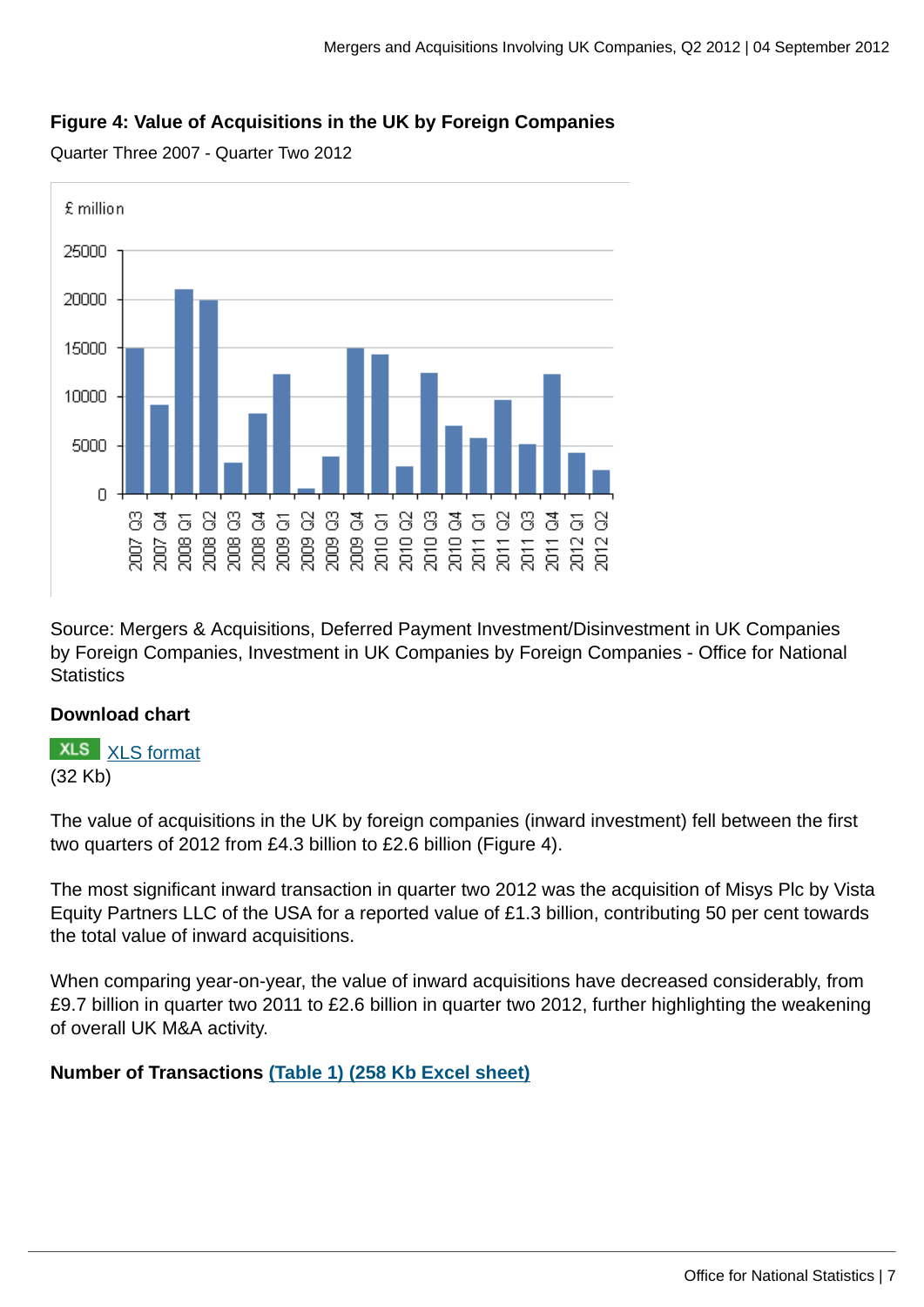# **Figure 5: Number of Acquisitions in the UK by Foreign Companies**

Quarter Three 2007 - Quarter Two 2012



Source: Mergers & Acquisitions, Deferred Payment Investment/Disinvestment in UK Companies by Foreign Companies, Investment in UK Companies by Foreign Companies - Office for National **Statistics** 

# **Download chart**

**XLS** [XLS format](http://www.ons.gov.uk:80/ons/rel/international-transactions/mergers-and-acquisitions-involving-uk-companies/q2-2012/chd-inward-numbers.xls) (32.5 Kb)

The number of inward acquisitions in quarter two 2012 fell slightly from the previous quarter (Figure 5). There were 48 acquisitions of UK companies by foreign companies in quarter one 2012, compared with 42 in quarter two 2012. However, compared with the previous year, the number of transactions has fallen from 68 deals to 42.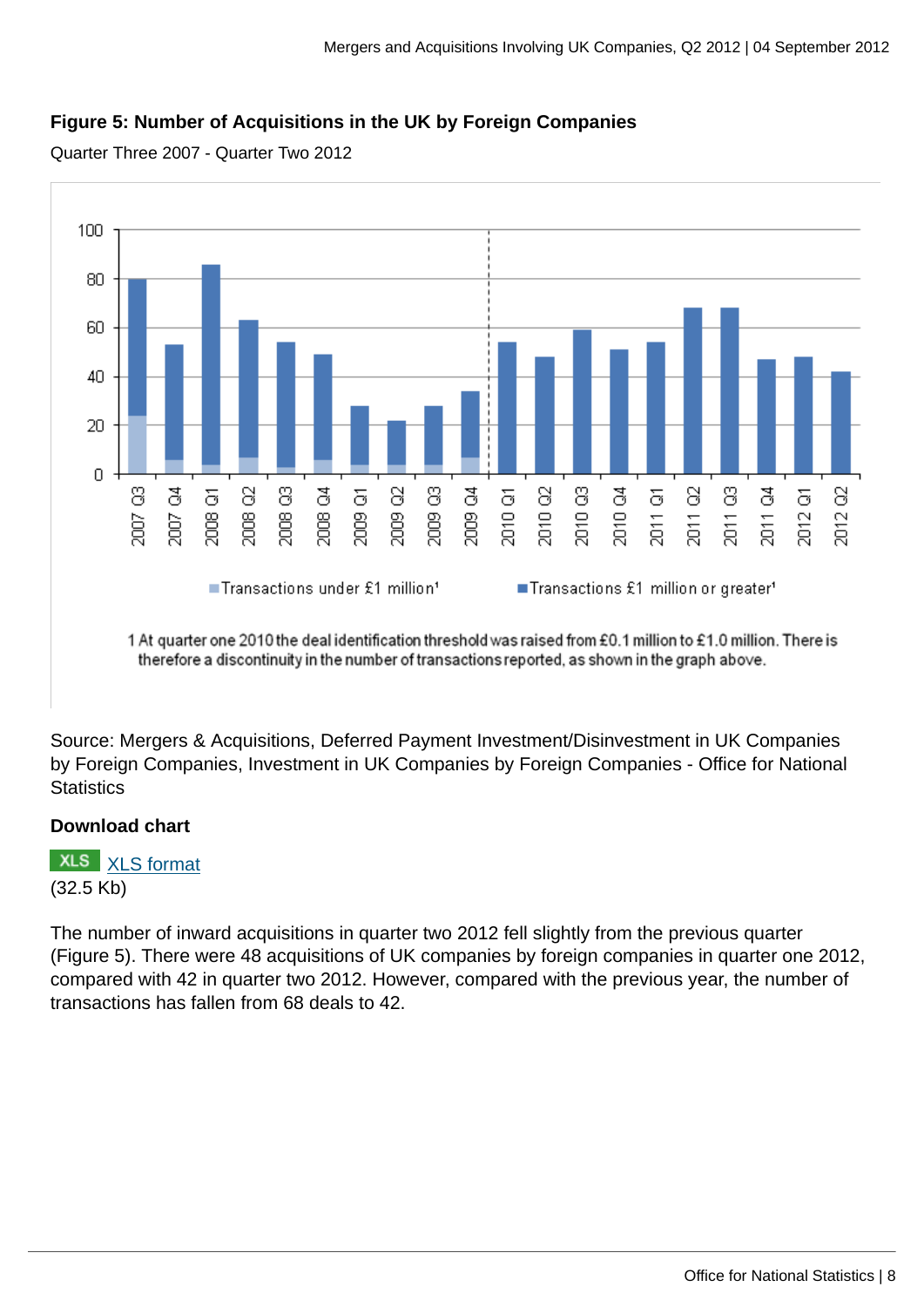# **Significant Transactions in the UK by Foreign Companies include:**

|                                                                                             | Value in £ million |
|---------------------------------------------------------------------------------------------|--------------------|
| Vista Equity Partners of the<br>USA acquiring Misys Plc                                     | $1,267$ *          |
| Terra Firma Capital Partners III<br>LP of Guernsey acquiring The<br>Garden Centre Group Ltd | $276 *$            |
| Landal Worldwide Corp of the<br>British Virgin Islands acquiring<br>Arena Leisure Plc       | $167 *$            |
| Axel Springer AG of Germany<br>acquiring Totaljobs Group<br>Limited                         | $110 *$            |

#### **Table source:** Office for National Statistics

#### **Table notes:**

1. See background notes 2, 3, and 4

\* Value as reported in financial press or other public sources

#### **Download table**

**XLS** [XLS format](http://www.ons.gov.uk:80/ons/rel/international-transactions/mergers-and-acquisitions-involving-uk-companies/q2-2012/prt-significant-inward.xls) (31 Kb)

# **Value and Number of Disposals in the UK by Foreign Companies**

The number of disposals of UK companies by foreign companies decreased in quarter two 2012 although the value increased. There were seven disposals reported in quarter one 2012 with a value of £67 million compared with four disposals reported in quarter two 2012 with a value of £92 million.

The value of disposals remains extremely low, the second lowest value since the beginning of the time series. This may be an indication that foreign companies are holding off from selling as they are concerned about the global and domestic economic climate.

# **Transactions in the UK by other UK companies**

This section illustrates the value and number of acquisitions in the UK by other UK companies over the last five years.

# **Value of Transactions [\(Table 8\) \(258 Kb Excel sheet\)](http://www.ons.gov.uk:80/ons/rel/international-transactions/mergers-and-acquisitions-involving-uk-companies/q2-2012/rft-tables-1-10.xls)**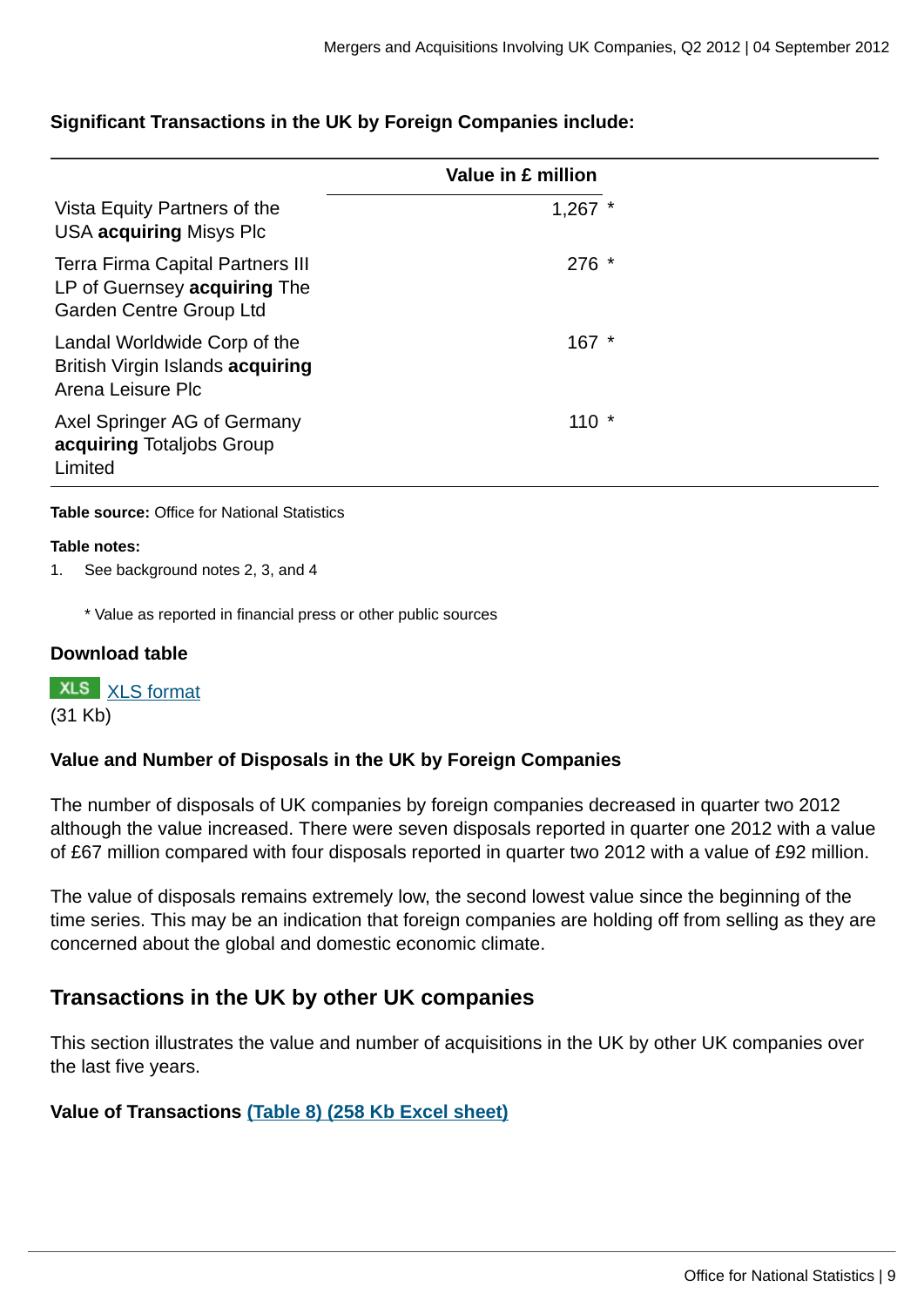# **Figure 6: Value of Acquisitions of UK Companies by other UK Companies**

Quarter Three 2007 - Quarter Two 2012



Source: Mergers & Acquisitions, Deferred Payment Invested in UK Companies by other UK Companies, Investment in UK Companies by Other UK Companies - Office for National Statistics

# **Download chart**

**XLS** [XLS format](http://www.ons.gov.uk:80/ons/rel/international-transactions/mergers-and-acquisitions-involving-uk-companies/q2-2012/chd-domestic-values.xls) (32 Kb)

The value of acquisitions in the UK by other UK companies (domestic acquisitions) fell marginally between quarter one and quarter two of 2012, from £1.1 billion to £0.9 billion. The quarter two 2012 figure was down from £3.3 billion in quarter two 2011, a fall of 73 per cent. This is the lowest quarterly value for domestic acquisitions reported since quarter two 2009, when the UK economy was at the end of recession. The most significant transaction of domestic acquisitions recorded in quarter two 2012 was the management buy-out of Symingtons Ltd.

**Number of Transactions [\(Table 8\) \(258 Kb Excel sheet\)](http://www.ons.gov.uk:80/ons/rel/international-transactions/mergers-and-acquisitions-involving-uk-companies/q2-2012/rft-tables-1-10.xls)**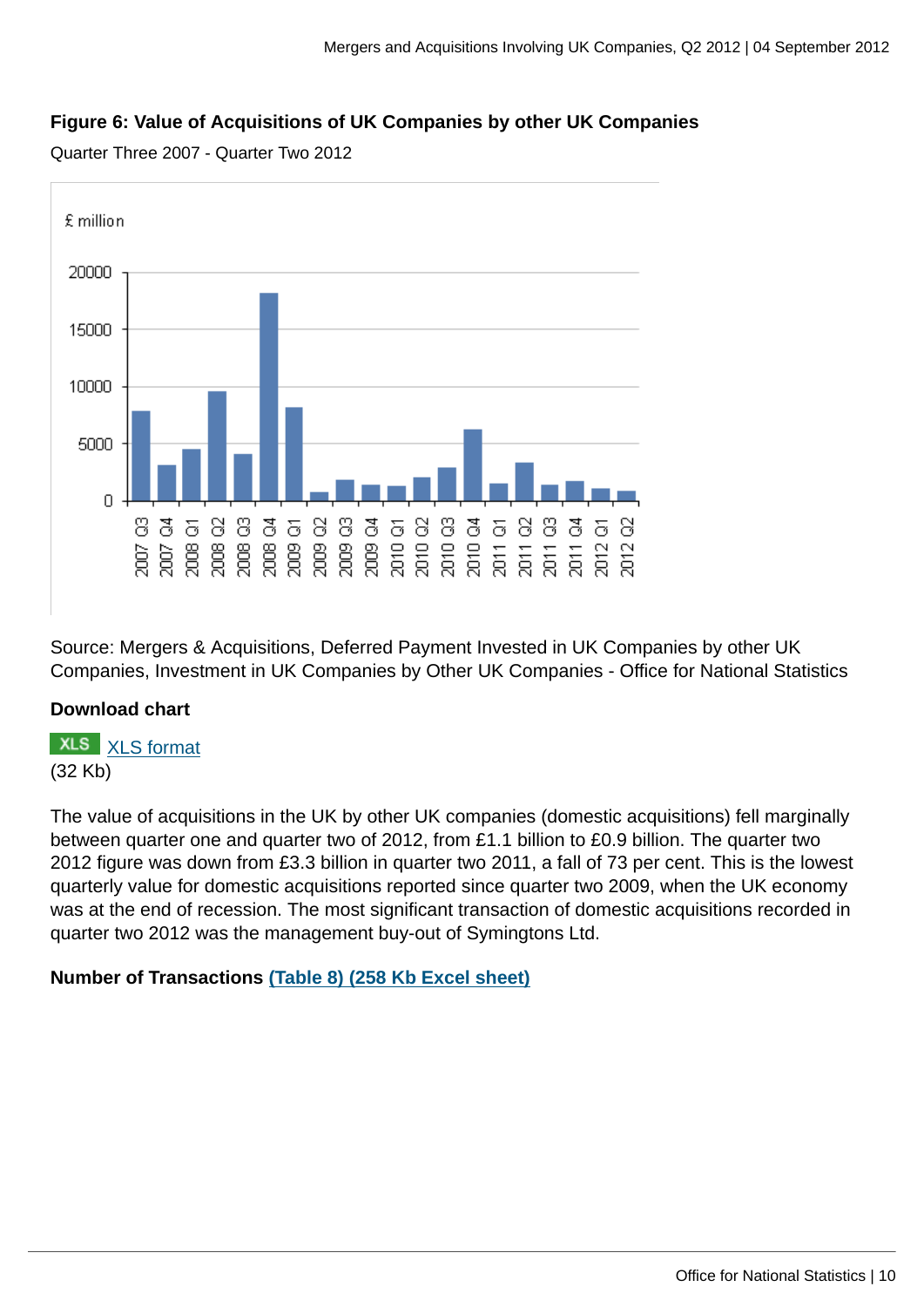# **Figure 7: Number of Acquisitions in the UK by other UK Companies**

Quarter Three 2007 - Quarter Two 2012



1 At quarter one 2010 the deal identification threshold was raised from £0.1 million to £1.0 million. There is therefore a discontinuity in the number of transactions reported, as shown in the graph above.

Source: Mergers & Acquisitions, Deferred Payment Invested in UK Companies by other UK Companies, Investment in UK Companies by Other UK Companies - Office for National Statistics

# **Download chart**

**XLS** [XLS format](http://www.ons.gov.uk:80/ons/rel/international-transactions/mergers-and-acquisitions-involving-uk-companies/q2-2012/chd-domestic-numbers.xls) (32.5 Kb)

The number of domestic acquisitions increased between the first two quarters of 2012 (Figure 7). There were 62 acquisitions of UK companies by other UK companies in quarter one 2012, compared with 71 acquisitions reported in quarter two 2012 (an increase of nine).

Within these domestic transactions, there were 57 acquisitions of independent companies (80 per cent) and 14 transactions by company groups involving their subsidiaries (20 per cent).

# **Background notes**

# 1. **User Engagement**

The Mergers & Acquisitions team would like to improve the way that we engage with you, the users of our data and we are constantly aiming to improve this release and its associated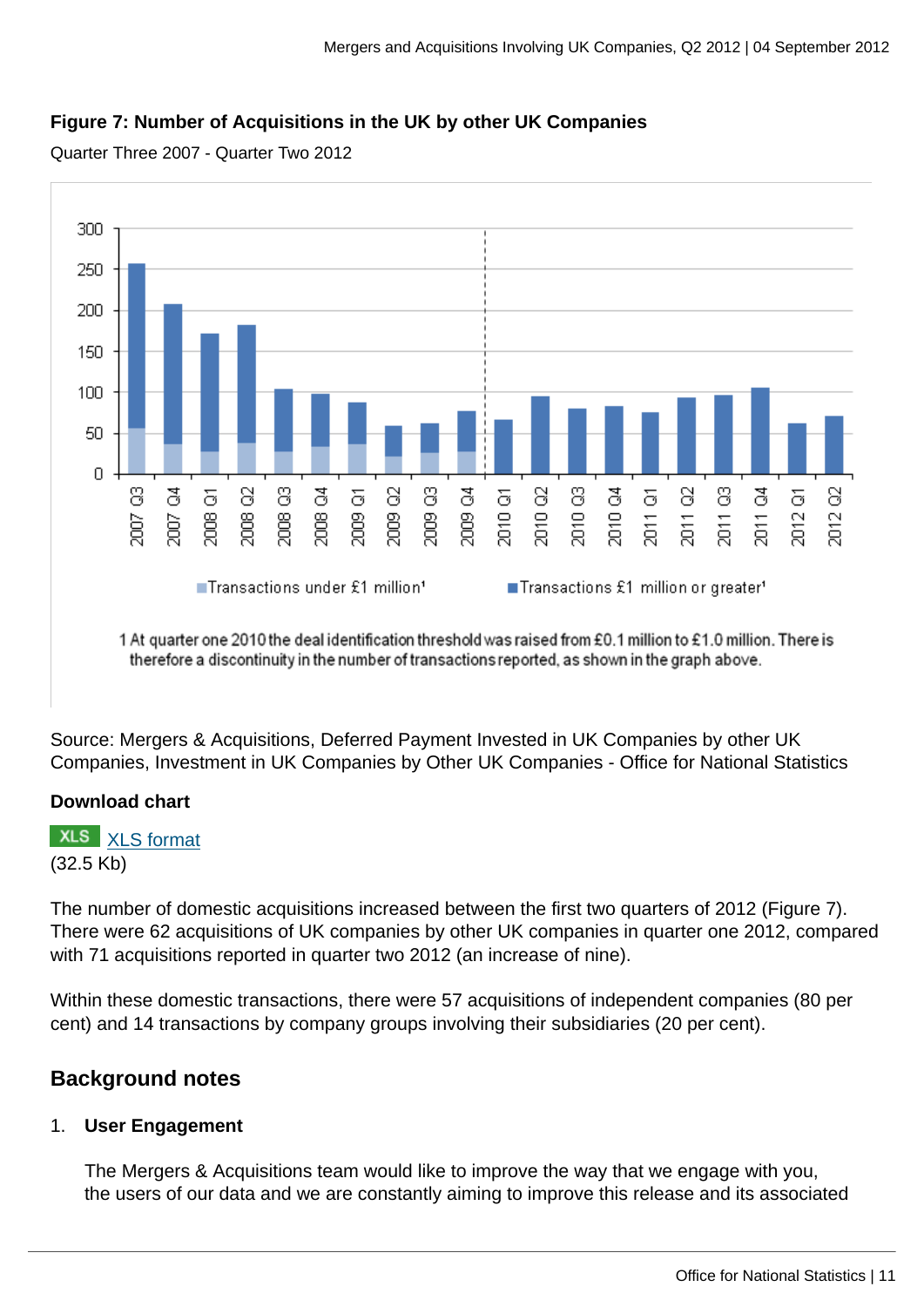commentary. With this in mind, we have set up the on the [Business and Trade Statistics](http://www.ons.gov.uk:80/ons/external-links/organisations/statsusernet/business-and-trade-statistics.html) [Community](http://www.ons.gov.uk:80/ons/external-links/organisations/statsusernet/business-and-trade-statistics.html) on the Royal Statistical Society's discussion forum for users of official statistics, [StatsUserNet.](http://www.ons.gov.uk:80/ons/external-links/organisations/statsusernet/statsusernet-home.html) This allows you to:

- Comment, question, and offer feedback on M&A and its planned developments, so that improvements to our outputs and services can be prioritised in response to user suggestions.
- To share information and experience.
- Keep up-to-date with planned developments.

Anyone can join these discussions by following the link above and signing up.

We would welcome any feedback you might have; please contact us via email: [fdi@ons.gsi.gov.uk](mailto:fdi@ons.gsi.gov.uk) or telephone Ciara Williams-Fletcher on +44 (0)1633 456455.

# 2. **Basic Quality Information**

The [Quality and Methodology Information for Mergers and Acquisitions \(656.3 Kb Pdf\)](http://www.ons.gov.uk:80/ons/guide-method/method-quality/quality/quality-information/business-statistics/quality-and-methodology-information-for-mergers-and-acquisitions--m-a--surveys-releases.pdf) (M&A) surveys report describes in detail the intended uses of the statistics presented in this publication, their general quality and the methods used to produce them.

## 3. **Relevance to Users**

The degree to which the statistical outputs meet users' needs.

Within ONS, the mergers and acquisitions data are considered to be essential for producing Balance of Payments and economic accounts statistics. The survey results from important components of the UK Balance of Payments and the National Economic and Financial Accounts and are vital in the measurement of the financial and non-financial business sector accounts.

The Cross-Borders Acquisitions and Mergers survey (M&A) data are used in the compilation of the estimates of Foreign Direct Investment (FDI). These data meet the needs of FDI by collecting data on all acquisitions which lead to a holding in excess of 10 per cent of the issued share capital. These estimates then feed into the UK Balance of Payments and the 'Rest of the World' sector of the financial accounts in the National Accounts, for which there is an EU legal requirement. Individual transaction information is also used to estimate the counterpart in 'portfolio' investment flows for monthly Balance of Payments.

The data collected are also used in updating business structures and country of ownership codes on the Inter-Departmental Business Register (IDBR).The IDBR is a comprehensive list of UK businesses that is used by government for statistical purposes.

Elsewhere in government, examples of departments who use the data include:

- HM Treasury, Economic Analysis Division, where the data is used in preparing briefing and forecasting.
- Department of Business, Innovation and Skills (BIS), where direct investment data is required for ministerial briefing, parliamentary questions and in formulating trade policy.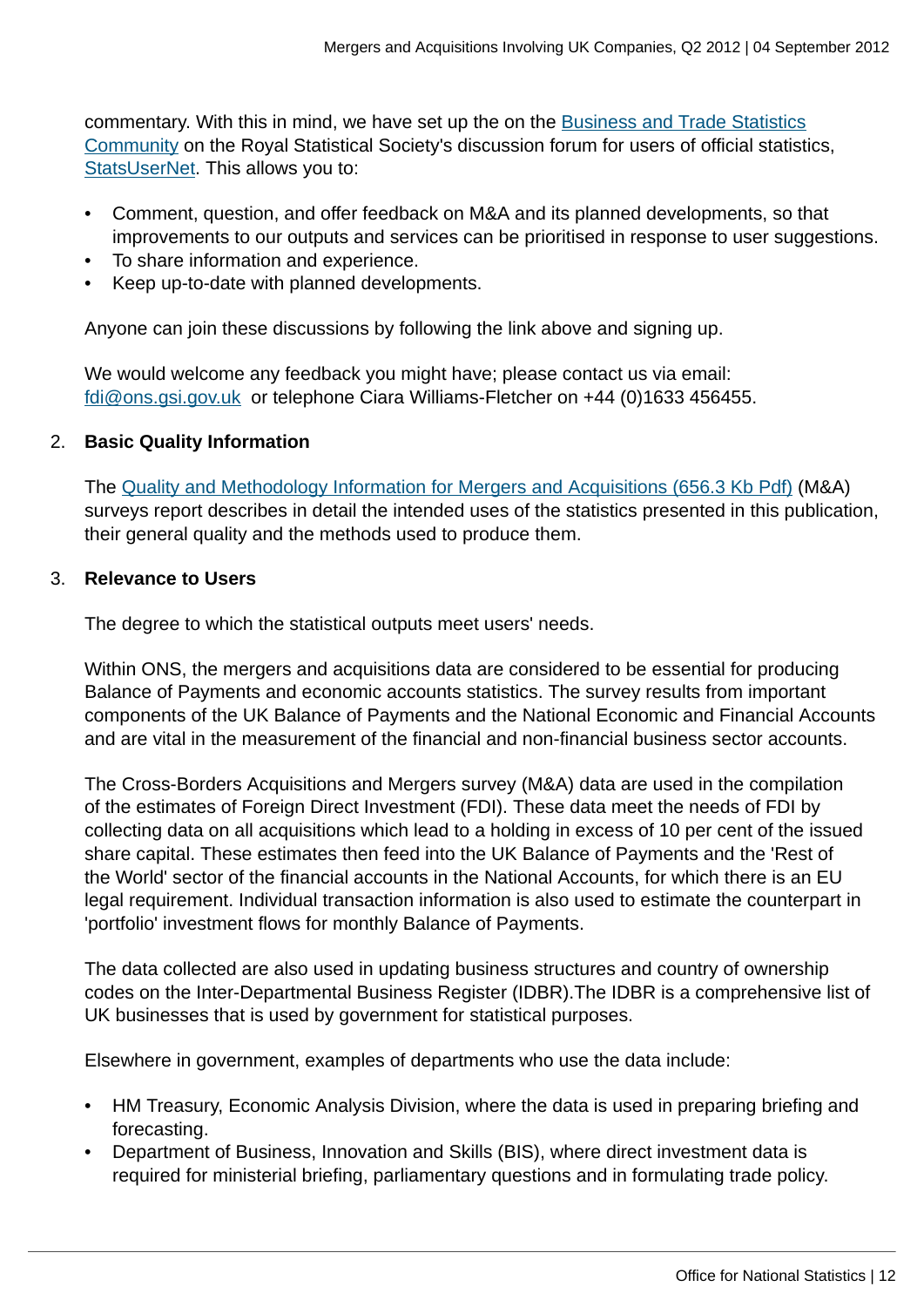• UK Trade & Investment, where the information is used for briefing and supplementing information available from the Bureau on the extent to which the UK is successful in attracting inward investment and HM Revenue and Customs, where the data is used to help in forecasting company taxation.

Non-government users include:

- Private companies which are interested in analysing country and industry data for trends by foreign firms in the UK and by UK companies abroad, and also for researching corporate finance activity and for the purpose of investment banking.
- UK embassies of foreign countries, which are interested in information on specific countries and companies making acquisitions.
- Private sector economists, journalists and academics who are interested in information on particular industries and particular countries for research purposes and who use the data for periodic statistical comparisons.

Feedback from users has indicated that the information received from the M&A survey has a high degree of relevance across the above user groups, meets the vast majority of user needs, and all information currently collected and published is used. Users have also indicated that the information is very accurate and relatively easy to access.

# **Source of data:**

The information collected is based on reports in the financial press; specialist magazines; company and financial websites supplemented by special surveys to businesses to determine the form, value and timing of each transaction.

Global M&A activity is often driven by the availability of credit and company profits as well as a sense of confidence in the economic outlook. The majority of large M&A deals involve some element of borrowing or leveraging and therefore when credit markets freeze, as happened in the 2007 global financial crisis, and the subsequent Euro area sovereign debt crisis, then M&A activity is curtailed. A poor global credit market would discourage M&A activity.

If the information is not yet in the public domain then such transactions may not be reflected in the analysis. Where full information has not yet been received on the details of the acquisition or disposal the value of the transaction indicated in the public domain is used as an interim estimate.

The data shown in this release relate solely to mergers and acquisitions undertaken by companies: acquisitions by individuals are not included.

All values are published as current prices which are the prices as they were at the time of measurement and not adjusted for inflation.

# 4. **Significant Transactions**

These tables show the reported figures for a selection of significant transactions which occurred in the quarter, where 'significance' is defined as the absolute value of the deal. The figures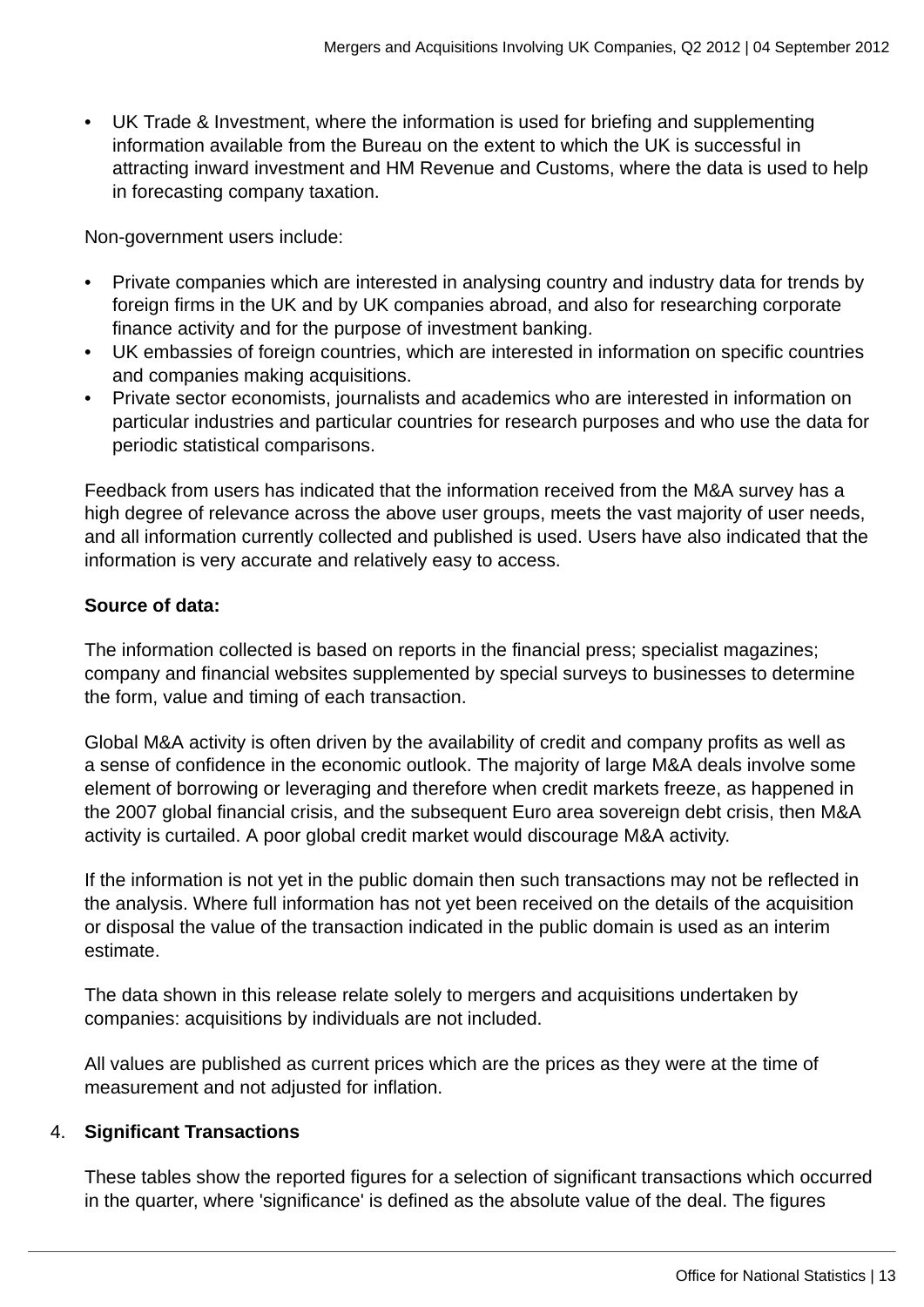shown are usually the ones available from the financial press or other sources in the public domain although occasionally, with the consent of the company, the value returned to the Office for National Statistics (ONS) is used in the tables instead of the press reported figure. If the company's consent cannot be obtained then the deal is excluded, however, the values are included in the aggregate tables. Occasionally, therefore, a large deal may be missing (suppressed) from the lists so it is best to regard these tables as an indication of the ranking of deals rather than a completely exhaustive listing. Press reported figures often differ to some extent from those supplied by companies to ONS and it is the latter which are used in compiling statistical aggregates in tables 1-10. Included in the prices quoted in the tables of significant transactions is the total published price paid for the company excluding any assumed debt where known. Deferred payments are included in the reported price even if the payment is made in a different quarter.

# 5. **Types of Transactions Covered**

**Mergers** are acquisitions in which all or part of the payment is made in shares, such that the shareholders of the two companies become shareholders of a new, combined company group.

**Demergers** are disposals where a company group divides into two or more separate companies, in such a way that the shareholders of the restructured companies remain the same, or retain the equivalent value shareholding in one of the newly independent companies. Demergers are included in the statistics within disposals.

**Cross-border acquisitions** denote transactions where a company in one country acquires, either directly or indirectly, a controlling interest in a company in another country.

**Direct transactions** are those where a company in one country acquires a controlling interest in a company incorporated in another country.

**Indirect transactions** are those where a company uses an existing foreign subsidiary to acquire a controlling interest in a company incorporated in another country. The acquiring foreign intermediate company may be located in the same country in which the acquisition is being made or in a different country.

**Acquisitions within the UK by other UK companies** denotes mergers and acquisitions involving only UK registered companies.

Where the acquired company was a subsidiary of another company the transaction is classified as a sale between company groups.

The phrase 'acquisitions in the UK by UK companies' refer to deals where the ultimate ownership remains in the UK. This heading does not cover the total number or value of deals where a UK company is the acquirer. When a foreign company acquires a UK company through one of its existing UK subsidiaries or a UK registered special purpose vehicle that deal is shown as part of the data under 'acquisitions in the UK by foreign companies'.

#### 6. **Financing**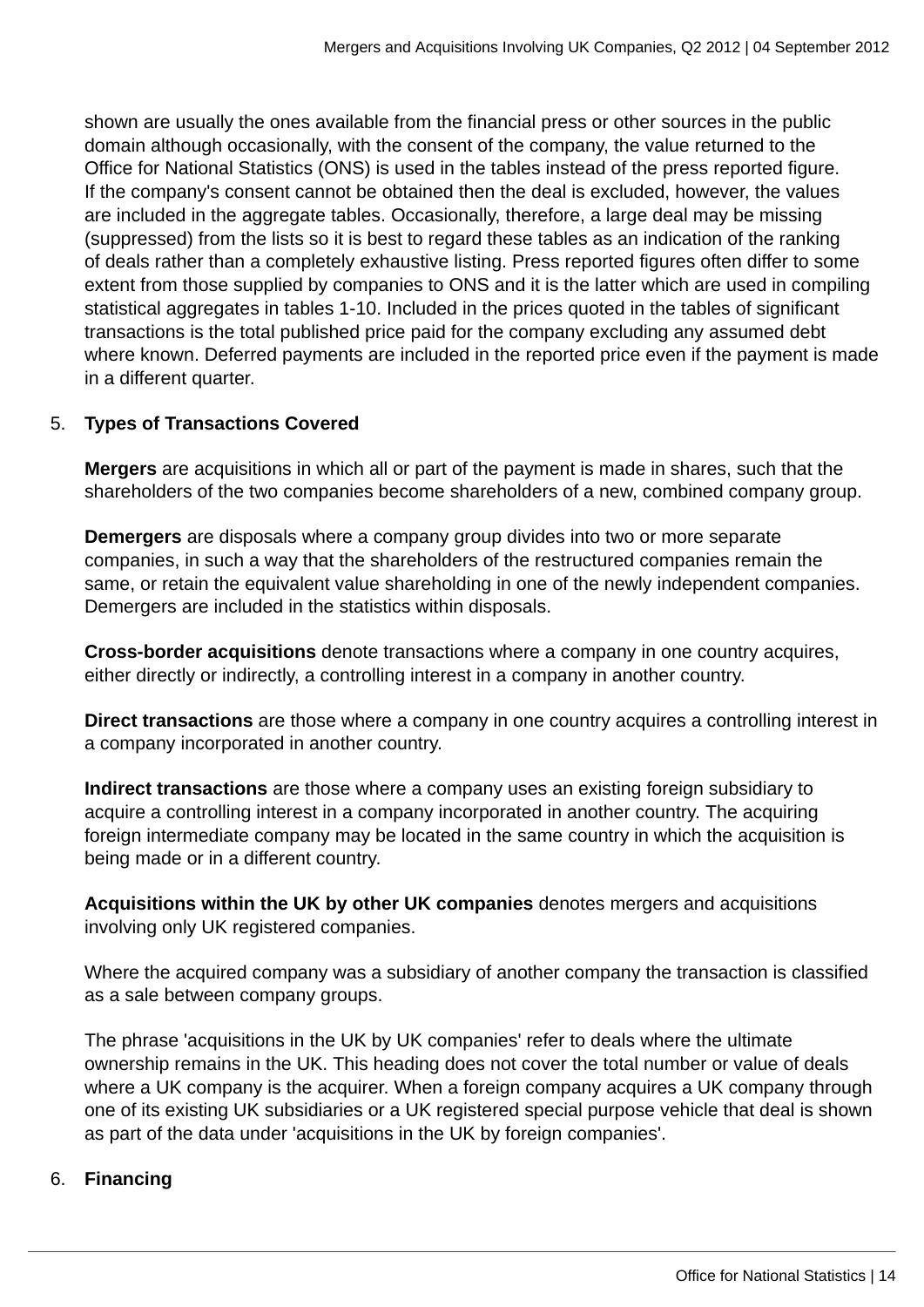This statistical bulletin provides details of the application of funds to effect mergers and acquisitions and the proceeds raised from disinvestments and demergers.

For indirect foreign transactions there is the added complication of considering the movements of funds either as capital injection or in the form of loans between parent companies and their foreign subsidiaries making the acquisition. Occasionally, the foreign subsidiary obtains the funds required partly or entirely outside the UK from sources such as:

- own resources,
- borrowing from banks and other local sources,
- share, bond and other capital or notes issued abroad.

A transaction may be funded by more than one method.

## 7. **Revisions**

Data for quarter one 2012 has been revised in the light of new information, and so revisions to the data for quarter one 2012 have been published in this statistical bulletin. No further revisions to data prior to quarter one 2012 have been made. Therefore time series data for all quarters of 2011 and any previous historic quarterly periods remains unchanged. Annual data tables for 2011 are produced in conjunction with the quarter four 2011 data. Revisions to the 2011 quarterly and annual figures are re-calculated at quarter one 2012 only. No revisions to annual data prior to 2011 have been made. Therefore time series data for previous historic annual periods remain unchanged.

Revisions to the aggregates used in M&A principally occur for the following reasons:

# **Completion of transactions**:

On announcement of a proposed transaction an expected completion date is usually given. The publicly reported values will be allocated to the quarter of expected completion. If the transaction is ultimately completed in an earlier or later quarter, the recorded values will be reallocated to the new quarter.

# **Publicly reported values**:

Publicly reported values are initially used to compile the aggregates. These can vary considerably from the values ultimately supplied by the respondents, frequently because the assumption of debt has been included in the publicly reported value. A nominal value is applied if no publicly reported value is available. The final values used to create the aggregates are those supplied by the respondent.

# **Non-completion of transactions:**

On announcement of a proposed transaction the publicly reported value of the transaction is recorded. If the transaction does not subsequently take place the recorded value will be deleted.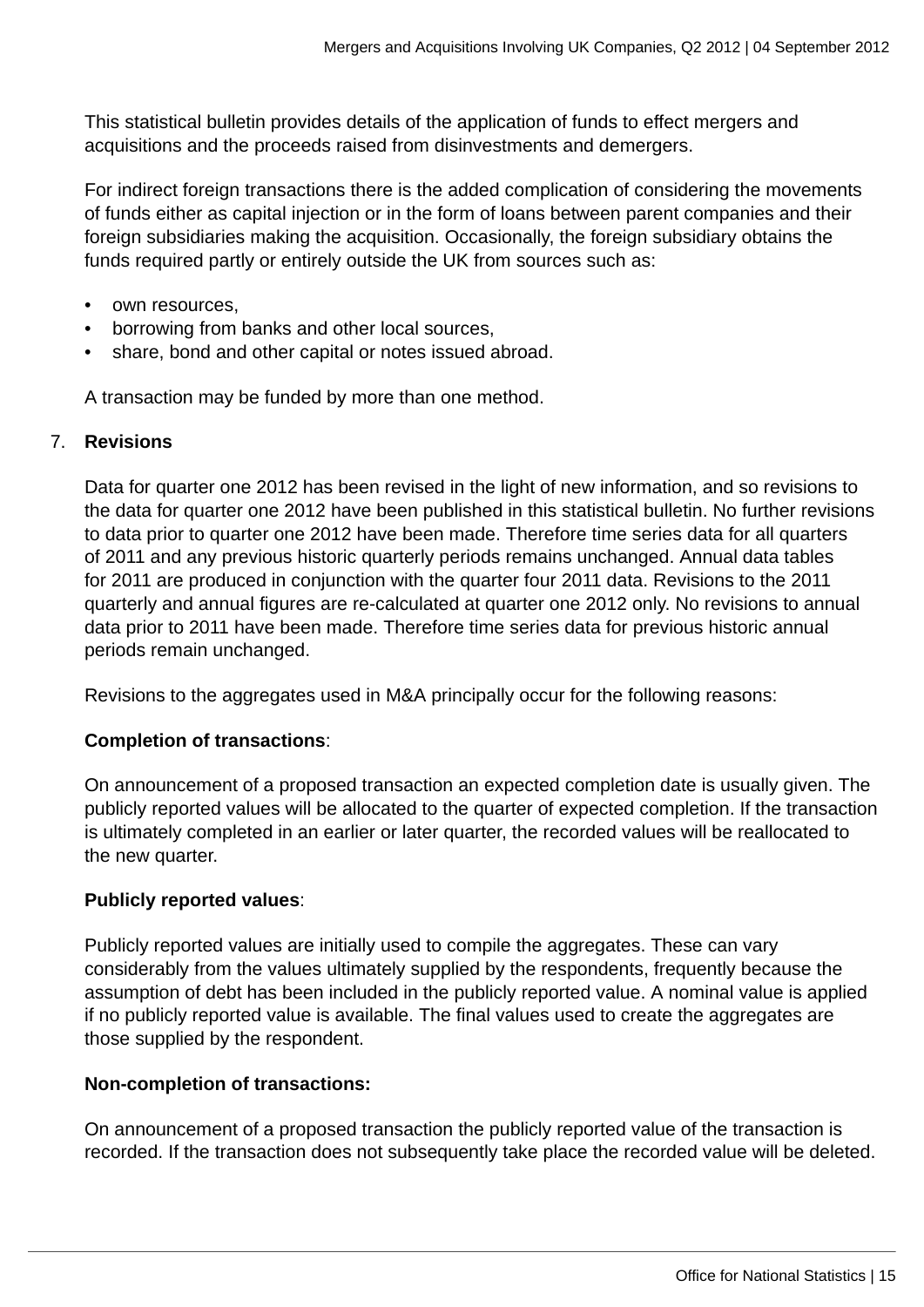## **Non-share transactions:**

On announcement of a proposed transaction it may appear that there will be transactions in the share capital of the companies involved and the publicly reported values will be recorded. If subsequent information contradicts this the recorded values will be amended or deleted.

# **Control:**

On announcement of a proposed transaction it may appear that the transaction will give the purchasing company control of the purchased company, i.e. a share ownership of greater than 50 per cent. If subsequent information contradicts this the recorded values will be amended or deleted.

## **Revisions from respondents:**

Very occasionally respondents revise the values that they have previously supplied to ONS. The revised values are those used to create the aggregates.

#### **Average Revisions over the Previous Five Quarters**

#### Values of Transactions

|                                             |                                                        |                                                                  | Values quoted in £ million                                                                            |
|---------------------------------------------|--------------------------------------------------------|------------------------------------------------------------------|-------------------------------------------------------------------------------------------------------|
|                                             | <b>Value in latest</b><br>period (Quarter<br>two 2012) | <b>Average revision</b><br>over the last five<br>quarters (bias) | Average over the<br>last five quarters<br>without regard<br>to sign (average<br>absolute<br>revision) |
| Value of outward<br>acquisitions<br>(CBBI)  | 3,913                                                  | $-83.8$                                                          | 1,177                                                                                                 |
| Value of outward<br>disposals (CBBT)        | 1,561                                                  | 81                                                               | 81                                                                                                    |
| Value of inward<br>acquisitions<br>(CBCQ)   | 2,554                                                  | 262.4                                                            | $-301$                                                                                                |
| Value of inward<br>disposals (CBDB)         | 92                                                     | 12.6                                                             | 12.6                                                                                                  |
| Value of domestic<br>acquisitions<br>(DUCM) | 893                                                    | 95.6                                                             | 115.2                                                                                                 |

**Table source:** Office for National Statistics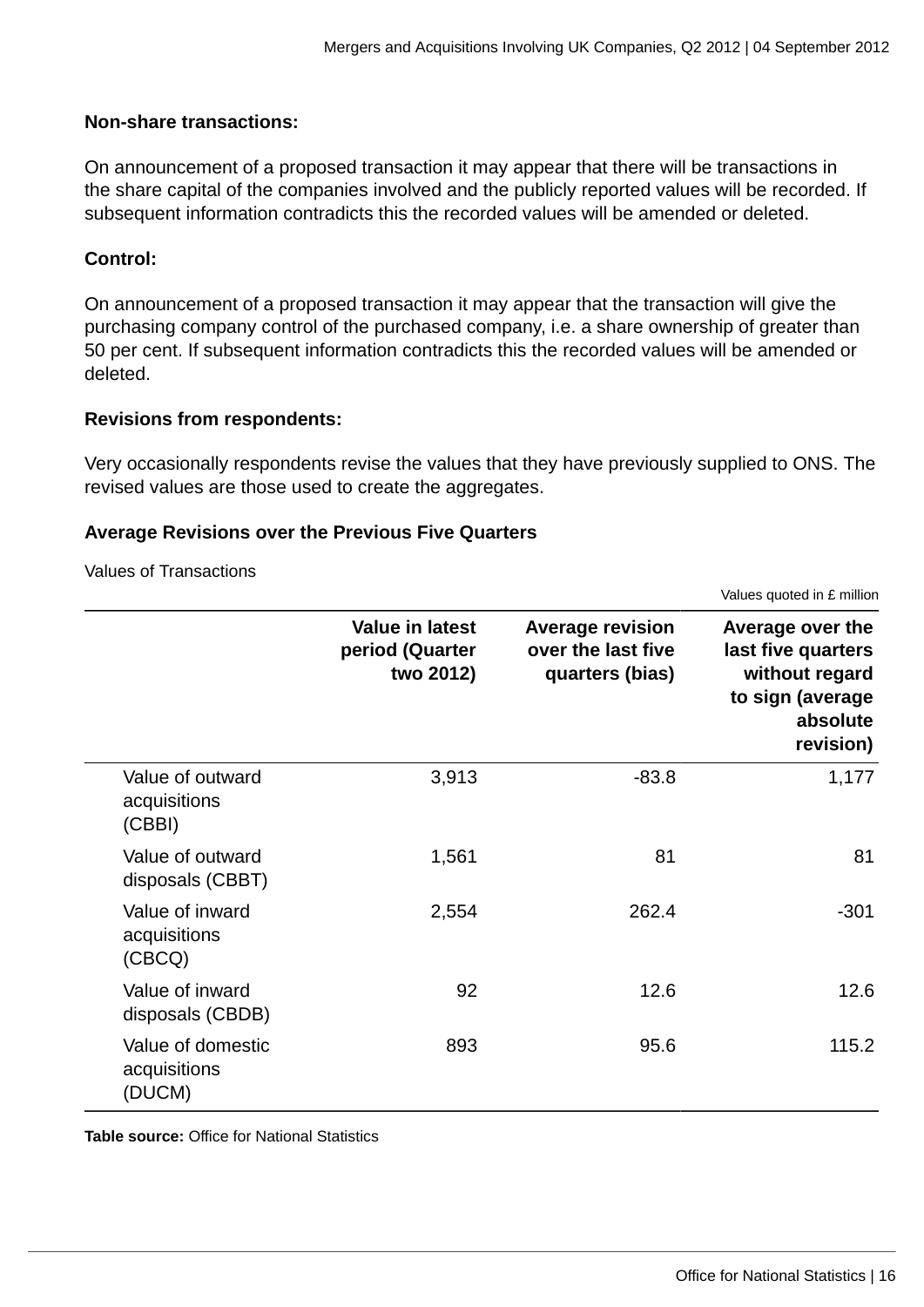# **Download table**

**XLS** [XLS format](http://www.ons.gov.uk:80/ons/rel/international-transactions/mergers-and-acquisitions-involving-uk-companies/q2-2012/prt-revisions-values.xls) (30 Kb)

# **Average Revisions over the Previous Five Quarters**

Number of Transactions

|                                                 | <b>Value in latest</b><br>period (Quarter<br>two 2012) | <b>Average revision</b><br>over the last five<br>quarters (bias) |
|-------------------------------------------------|--------------------------------------------------------|------------------------------------------------------------------|
| Number<br>of outward<br>acquisitions<br>(CBAQ)  | 36                                                     | 5.8                                                              |
| Number of<br>outward disposals<br>(CBAS)        | 12                                                     | 2.6                                                              |
| Number of inward<br>acquisitions<br>(CBAU)      | 42                                                     | 4                                                                |
| Number of inward<br>disposals (CBAW)            | 4                                                      | 1.2                                                              |
| Number of<br>domestic<br>acquisitions<br>(AIHA) | 71                                                     | 8.6                                                              |

**Table source:** Office for National Statistics

# **Download table**

**XLS** [XLS format](http://www.ons.gov.uk:80/ons/rel/international-transactions/mergers-and-acquisitions-involving-uk-companies/q2-2012/prt-revisions-numbers.xls) (30 Kb)

The difference between the first and later estimate give an indication of the magnitude of one component of error in the first estimate. A statistical test is applied to the average revisions to find out if there is bias in the estimates. The revisions are considered to be biased if the mean revision is significantly different from zero. Analyses indicate statistically significant bias in the revisions for the value of inward acquisitions, however, as a caveat, a relatively short period of time is being considered (implying that the degrees of freedom are low). For the other variables, these tests were not statistically significant for any of the key variables implying that the average revision might be non zero simply through random effects.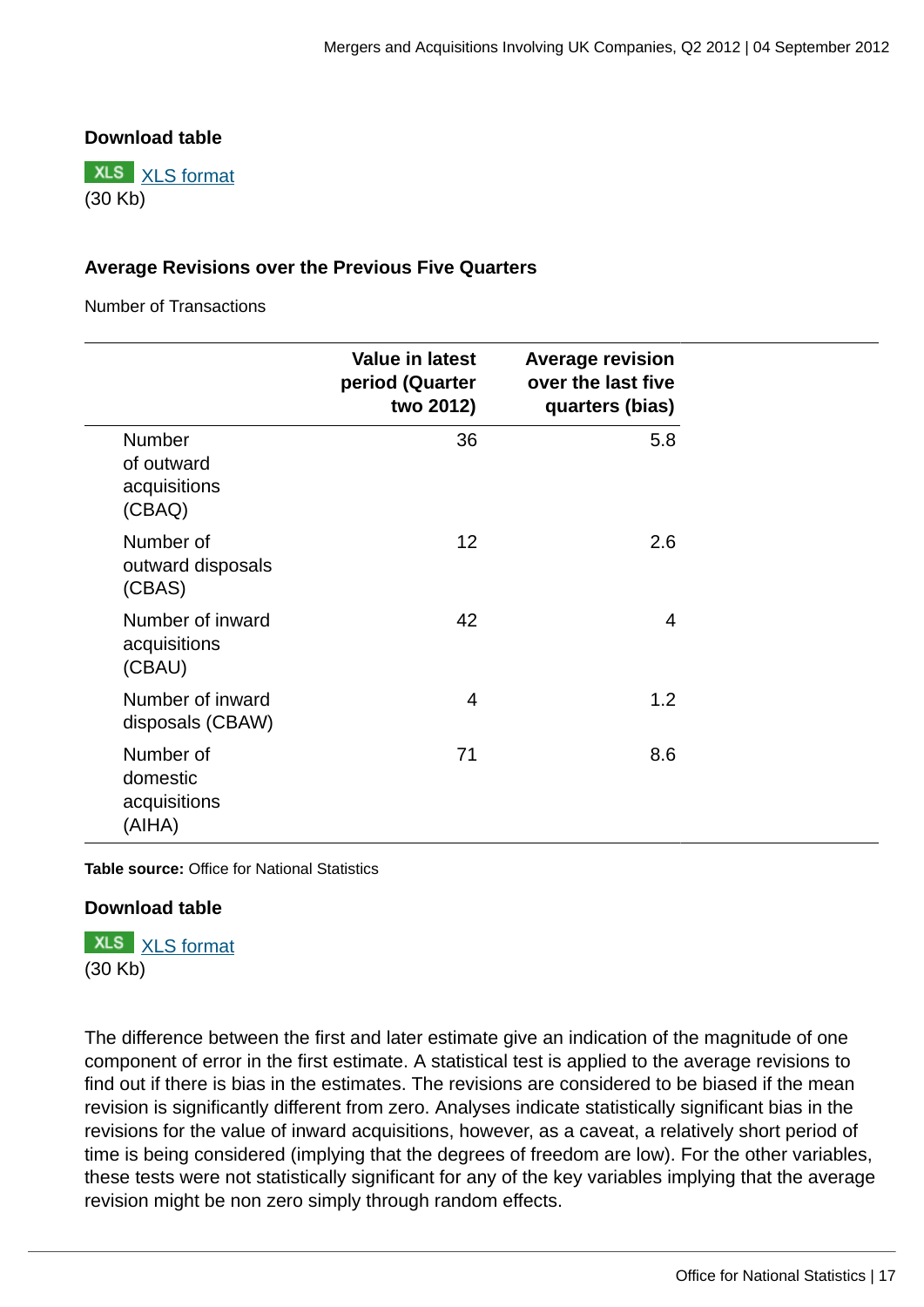This reflects the fact that the primary reason for revisions to the numbers of transactions is the identification of further deals after the statistics are initially released.

## 8. **Response Rates**

## **Cross-Border Mergers and Acquisitions (CBAM) Outwards**

| <b>Reference period</b> | <b>Quarter 1 2012</b> | <b>Quarter 2 2012</b> |
|-------------------------|-----------------------|-----------------------|
| Response rate (%)       | 80r                   | 82p                   |

**Table source:** Office for National Statistics

#### **Table notes:**

1. r=revised, p=provisional

#### **Download table**

**XLS** [XLS format](http://www.ons.gov.uk:80/ons/rel/international-transactions/mergers-and-acquisitions-involving-uk-companies/q2-2012/prt-outward-response.xls) (17 Kb)

# **Cross-Border Mergers and Acquisitions (CBAM) Inwards**

| <b>Reference period</b> | <b>Quarter 1 2012</b> | Quarter 2 2012 |
|-------------------------|-----------------------|----------------|
| Response rate (%)       |                       | 83p            |

**Table source:** Office for National Statistics

#### **Table notes:**

1. r=revised, p=provisional

#### **Download table**

# **XLS** [XLS format](http://www.ons.gov.uk:80/ons/rel/international-transactions/mergers-and-acquisitions-involving-uk-companies/q2-2012/prt-inward-response.xls) (17 Kb)

#### **Domestic Mergers and Acquisitions (DAM)**

| <b>Reference period</b> | <b>Quarter 1 2012</b> | Quarter 2 2012 |
|-------------------------|-----------------------|----------------|
| Response rate (%)       | 86r                   | 86p            |

**Table source:** Office for National Statistics

#### **Table notes:**

1. r=revised, p=provisional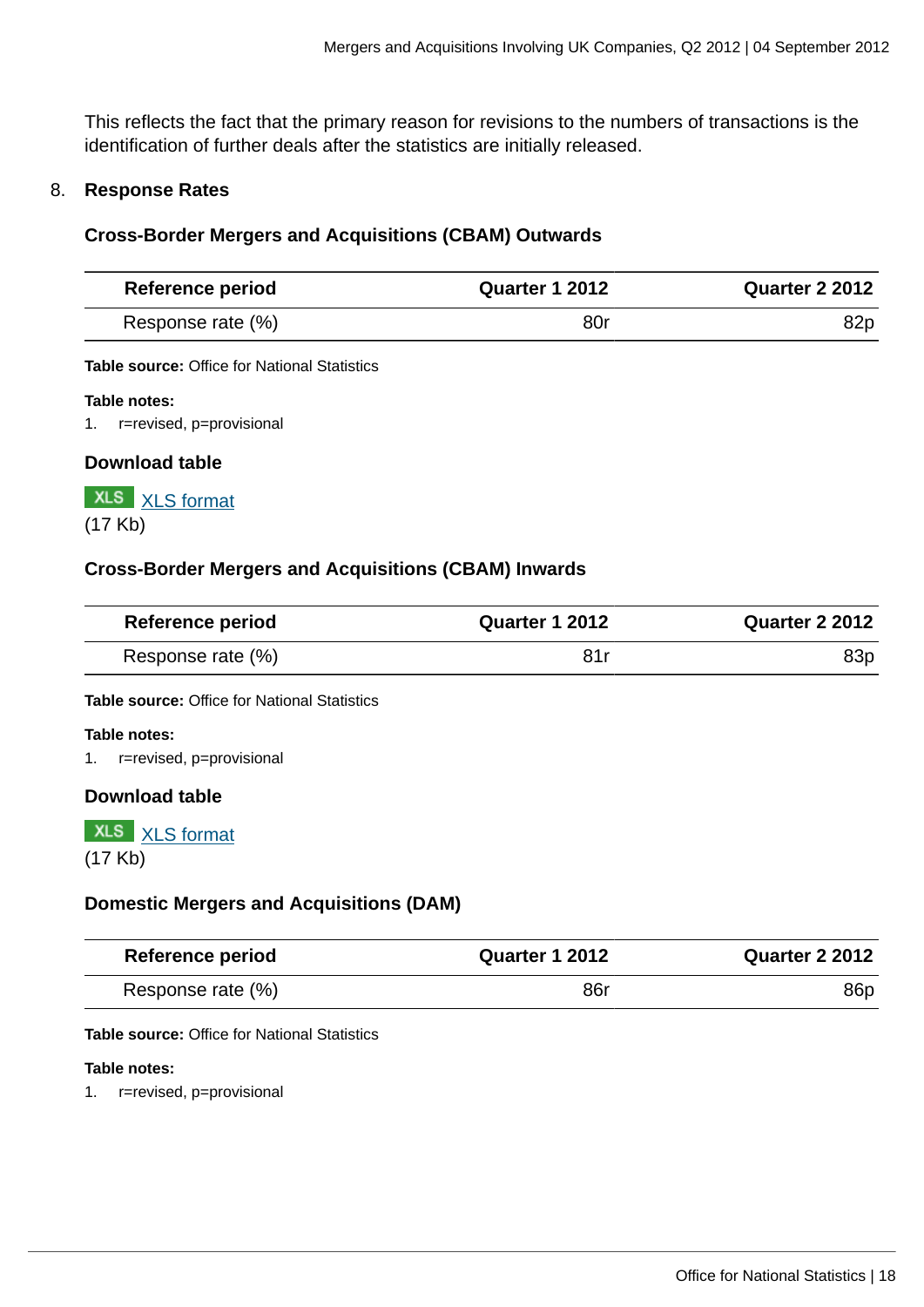#### **Download table**

**XLS** [XLS format](http://www.ons.gov.uk:80/ons/rel/international-transactions/mergers-and-acquisitions-involving-uk-companies/q2-2012/prt-domestic-response.xls) (16.5 Kb)

## 9. **Notes to Tables**

The deal identification threshold has been increased at quarter one 2010 to a value of £1.0 million from a previous value of £0.1 million. As a consequence there is a discontinuity in the number of deals reported from quarter one 2010 onwards compared with previous periods. The size of this discontinuity is highlighted in figures 3, 5 and 7.

Symbols used in the tables are:

.. Figure suppressed to avoid disclosure of information relating to individual enterprises.

– Nil or less than half the final digit shown.

The sum of constituent items in tables may not always agree exactly with the totals shown due to rounding.

## 10. **Office for National Statistics**

The Office for National Statistics (ONS) is the executive office of the UK Statistics Authority, a non-ministerial department which reports directly to Parliament. ONS is the UK government's single largest statistical producer. It compiles information about the UK's society and economy, and provides the evidence-base for policy and decision-making, the allocation of resources, and public accountability. The Director General of ONS reports directly to the National Statistician who is the Authority's Chief Executive and the Head of the Government Statistical Service.

Follow us on **Twitter or on [Facebook](http://www.ons.gov.uk:80/ons/external-links/social-media/index.html)**. The latest podcasts can be found on [YouTube](http://www.ons.gov.uk:80/ons/external-links/social-media/youtube.html).

# 11. **The Government Statistical Service (GSS)**

The Government Statistical Service is a network of professional statisticians and their staff operating both within the Office for National Statistics and across more than 30 other government departments and agencies.

#### 12. **National Statistics**

National Statistics are produced to high professional standards set out in the [Code of Practice](http://www.ons.gov.uk:80/ons/guide-method/the-national-statistics-standard/code-of-practice/index.html) [for Official Statistics](http://www.ons.gov.uk:80/ons/guide-method/the-national-statistics-standard/code-of-practice/index.html). They undergo regular quality assurance reviews to ensure that they meet customer needs. They are produced free from any political interference.

# 13. **Publication Policy**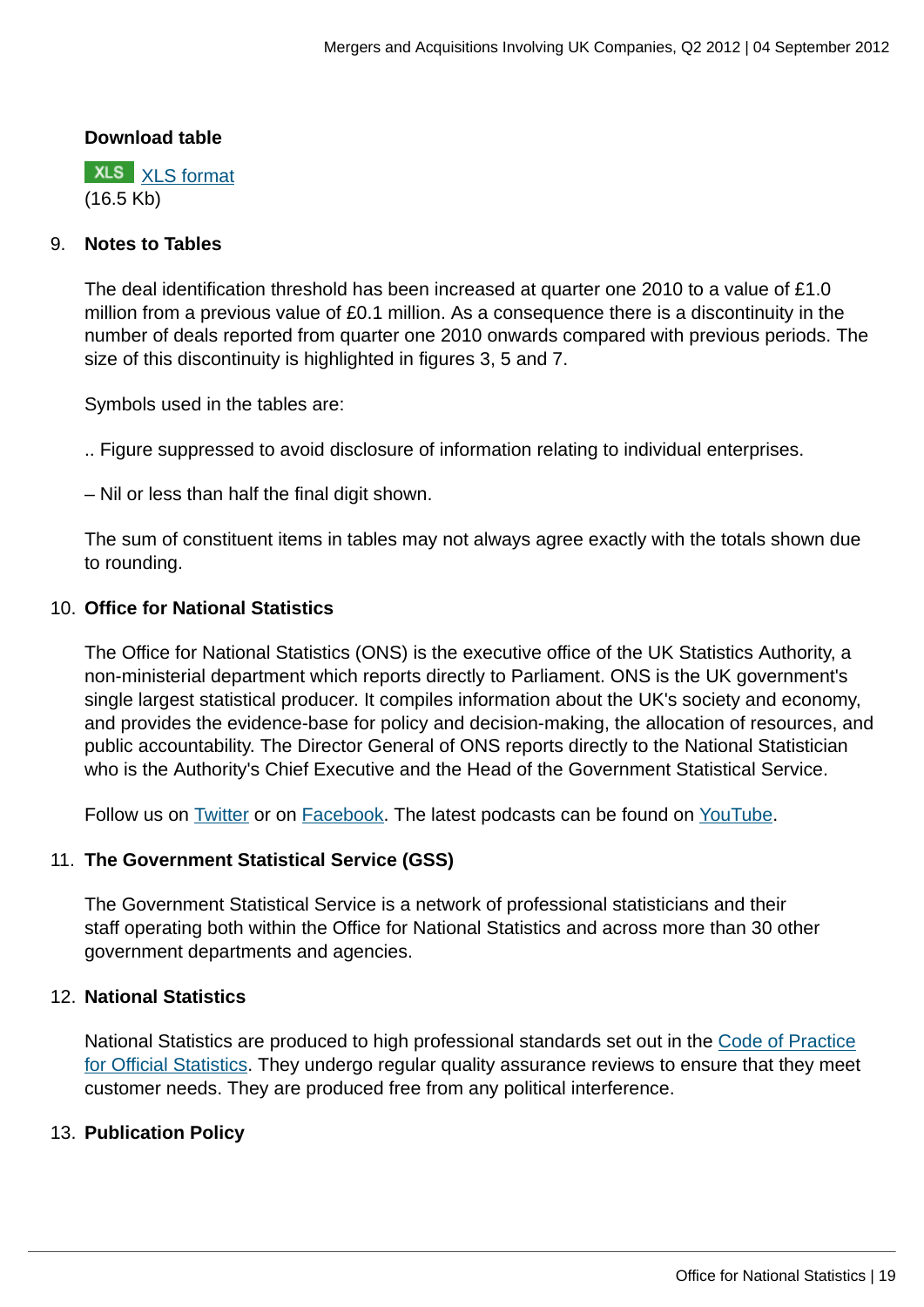Complete runs of series in this release are available to download free of charge from the [Datasets and Tables](http://www.ons.gov.uk:80/ons/rel/international-transactions/mergers-and-acquisitions-involving-uk-companies/q2-2012/dd-am-dataset.html) section within this publication. Alternatively, for low-cost tailored data call Online Services on 0845 601 3034 or email [info@ons.gsi.gov.uk](mailto:info@ons.gsi.gov.uk).

# 14. **Copyright**

© Crown copyright 2012.

You may re-use this information (not including logos) free of charge in any format or medium, under the terms of the [Open Government Licence](http://www.ons.gov.uk:80/ons/external-links/other-government-departments/national-archives/index.html), or write to the Information Policy Team, The National Archives, Kew, London TW9 4DU

email: [psi@nationalarchives.gsi.gov.uk](mailto:psi@nationalarchives.gsi.gov.uk)

15. Details of the policy governing the release of new data are available by visiting [www.statisticsauthority.gov.uk/assessment/code-of-practice/index.html](http://www.statisticsauthority.gov.uk/assessment/code-of-practice/index.html) or from the Media Relations Office email: [media.relations@ons.gsi.gov.uk](mailto:media.relations@ons.gsi.gov.uk)

# **Copyright**

© Crown copyright 2012

You may use or re-use this information (not including logos) free of charge in any format or medium, under the terms of the Open Government Licence. To view this licence, visit www.nationalarchives.gov.uk/doc/open-government-licence/ or write to the Information Policy Team, The National Archives, Kew, London TW9 4DU, or email: [psi@nationalarchives.gsi.gov.uk](mailto:psi@nationalarchives.gsi.gov.uk).

This document is also available on our website at [www.ons.gov.uk.](http://www.ons.gov.uk/)

# **Statistical contacts**

**Name Phone Department Email** Ciara Williams-Fletcher +44 (0)1633 456455 Office for National [ciara.williams-](mailto:ciara.williams-fletcher@ons.gsi.gov.uk)**Statistics** [fletcher@ons.gsi.gov.uk](mailto:ciara.williams-fletcher@ons.gsi.gov.uk)